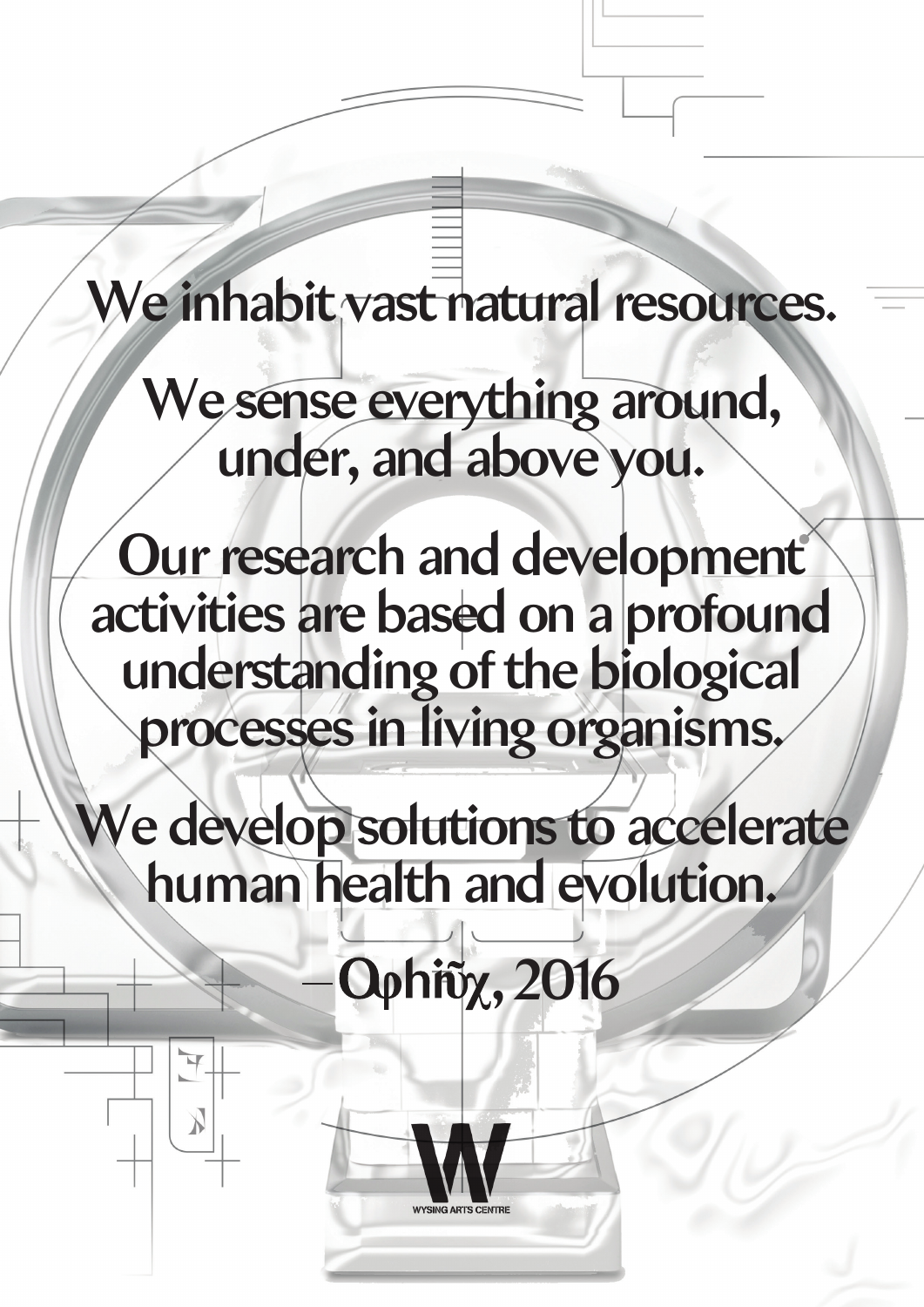

Solo exhibition by Joey Holder

Press preview : Saturday 24 September, 2016, 6-8pm Exhibition: 25 September - 20 November, 2016

Wysing Arts Centre presents a new installation and film by Joey Holder. Ophiux gives a glimpse into a near future that whilst fictional, is not far from reality and is founded on current scientific research. Holder's new work will imagine a time in which synthetic biology has been fully realised; applied to both advance human evolution and increase life expectancy and where human biology has been computer programmed. The exhibition will include a film work and a futuristic medical room.

To conceive the exhibition, the artist has worked in close collaboration with scientists she met during her residency at Wysing in 2015 - Dr Marco Galardini, a Computational Biologist at the European Bioinformatics Institute at the Wellcome Trust Genome Campus, Cambridge, and Dr Katrin Linse, Senior Biodiversity Biologist at the British Antarctic Survey, Cambridge.

Ophiux visualizes how current digital developments are being used to extract data from DNA. The exhibition proposes that in the future the human population, and millions of other organisms, will have been genetically sequenced in order to extract data, with the aim of furthering life. Holder's work reflects on the reality of today's healthcare, in which our bodies are increasingly mapped and digitized.

Joey Holder explains, "It seems as if everything has become a branch of computer science, even our own bodies probed, imaged, modeled and mapped: re-drawn as digital information. The installation will include larger than life-sized models of biological imaging machines as well as genetic sequencing equipment. It will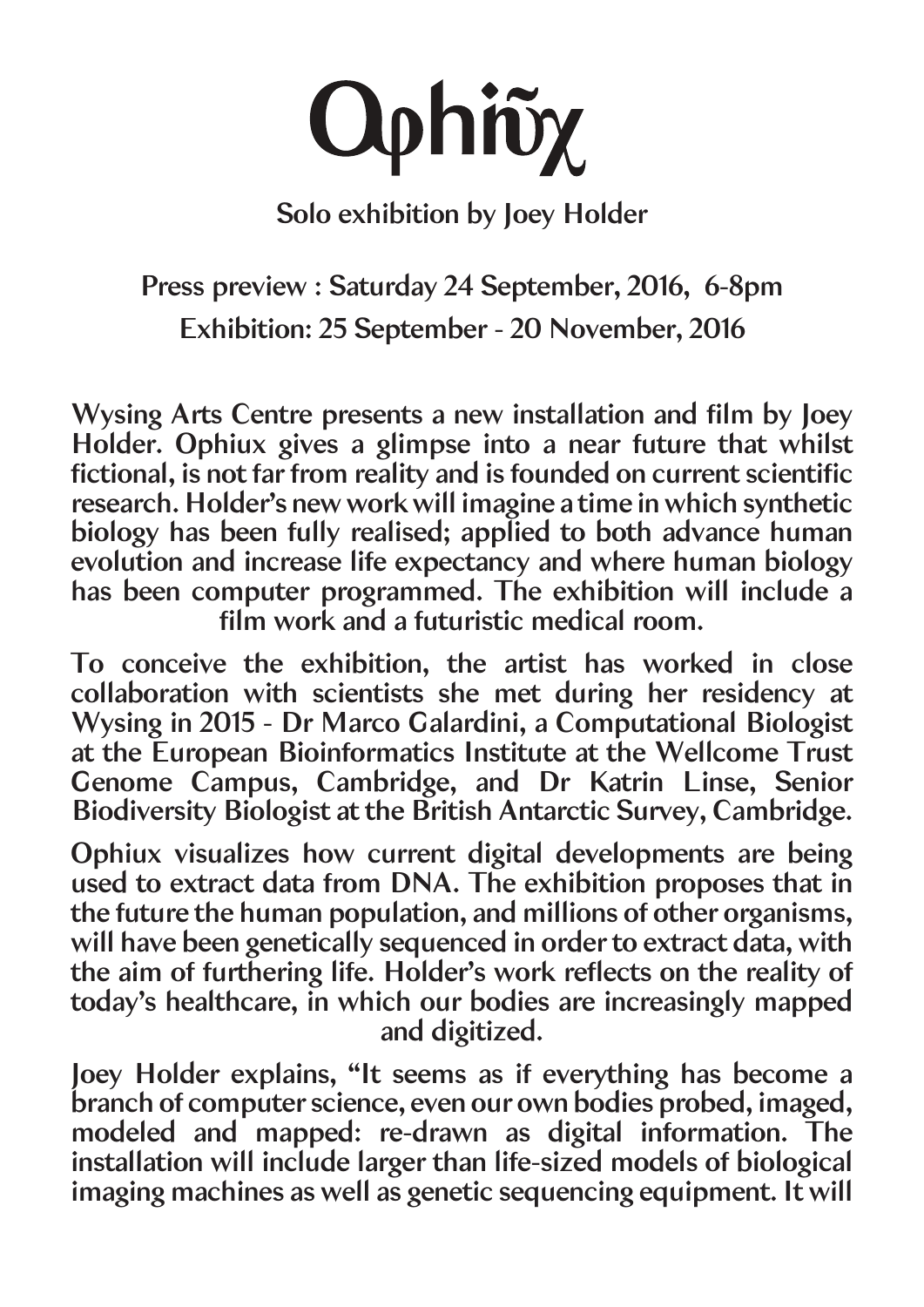simulate not only the collection of data from our own bodies but also the sampling of data from other organisms by a speculative pharmaceutical company: 'Ophiux'. Since civilization began humans have sort cures in the plants, animals, and minerals around them. This exhibition proposes a time where a corporation is able to fluidly switch and combine genetic data from animals and plants to our own biology to accelerate life."

In conjunction with the exhibition, Holder will deliver a symposium that will take place on Saturday 29 October, 2-6pm at Murray Edwards College, New Hall, University of Cambridge, as part of the Cambridge Festival of Ideas. The symposium will include screenings of rare footage from Dr Linse's deep sea explorations alongside contributions from invited artists, scientists and writers who will discuss and question the constitution of the 'human' and 'animal' biology, exploring the technology around genetic data collection and manipulation.

Ophiux is located across two sites with the main exhibition platform at Wysing Arts Centre, and aspects of Joey Holder's research for the project shown at AND/OR Gallery, London from 14 October-12 November, 2016.

The film will tour to other arts and science venues across the UK launching at Deptford X festival in September 2016, who have cocommissioned the production of the film.

Deptford X 2016, the longest-running contemporary art festival in London, taking place from 23 September - 2 October 2016. Joey will be one of five Platform 2016 artists taking part in the festival, selected by a panel of art world experts and which make up the core of the festival. The ten-day festival will see these ambitious visual arts projects installed in a diverse range of sites and venues across Deptford, South East London. www.deptfordx.org